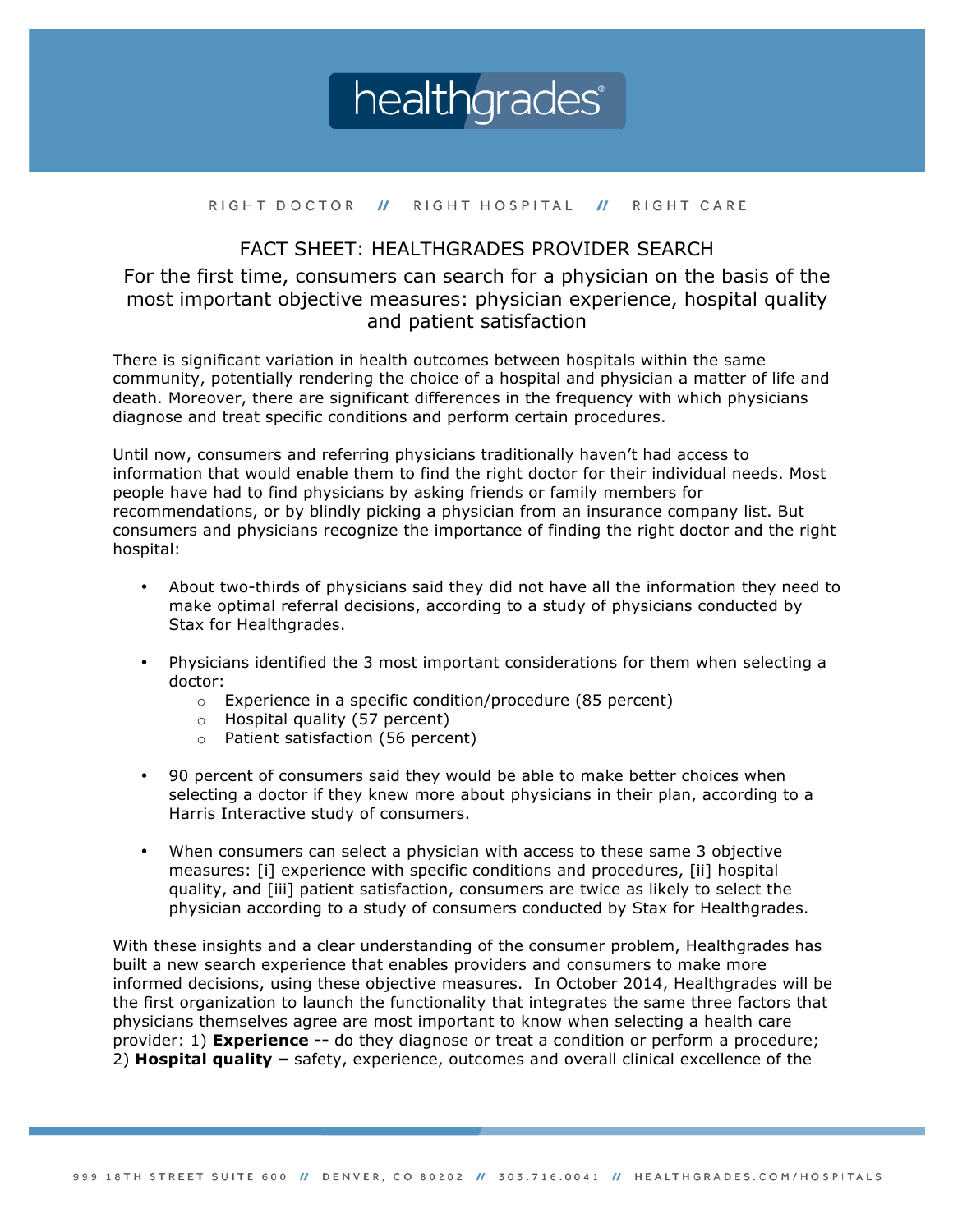hospitals where they practice, and 3) **Patient satisfaction --** represented by the patient reported likelihood to recommend to friends and family.

Orthopedic Surgery - more specialties

Dr. Charles Walker, MD >

4100 E. 9th Ave.

Denver, CO 80262 (6.0 miles away) - more locations

"My mission is to help you achieve optimal health through promoting a hea..." read more >



# **1. Experience Match, relative to the consumer's specific needs**

Healthgrades makes it clear how closely providers match the consumer's specific search criteria by displaying an Experience Match value. The experience match is only presented on a condition, procedure or specialty search. The Experience Match is an aggregated rate that incorporates up to nine components of experience matching, relative to the search performed:

- **Conditions Treated:** Evidence the provider treats a condition that matches the consumer's search (based upon medical claims data or directly sourced from the provider or their representative)
- **Procedures Performed:** Evidence the provider performs a procedure that matches the consumer's search (based upon medical claims data or directly sourced from the provider or their representative)
- **Patient Volume of Conditions Diagnosed or Treated and/or Procedures Performed:** Total volume of patients this provider has diagnosed, treated or performed procedures on over the past 12 months for this specific condition or procedure (based upon medical claims data)
- **Total Patient Volume:** Total volume of patients this provider has seen over the past 12 months (overall – not specific to condition or procedure)
- **Board Certification:** Whether the physician has a certification from a board received by Healthgrades
- **Specialization**: What specialty/specialties this provider practices, relative to the search performed
- **Board Actions:** Validation that this provider is free of board actions
- **Sanctions:** Validation that this provider is free of sanctions
- **Malpractice:** Validation that this provider is free of malpractice claims (not available in all states)
- **Education, Degree obtained:** MD, DO, etc.

### **2. Hospital Quality, relative to the consumer's specific needs**

Healthgrades displays the actual results patients experienced during their hospital stay in terms of mortality, complications and other quality measures. When searching for the right doctor, consumers can easily see whether a physician's